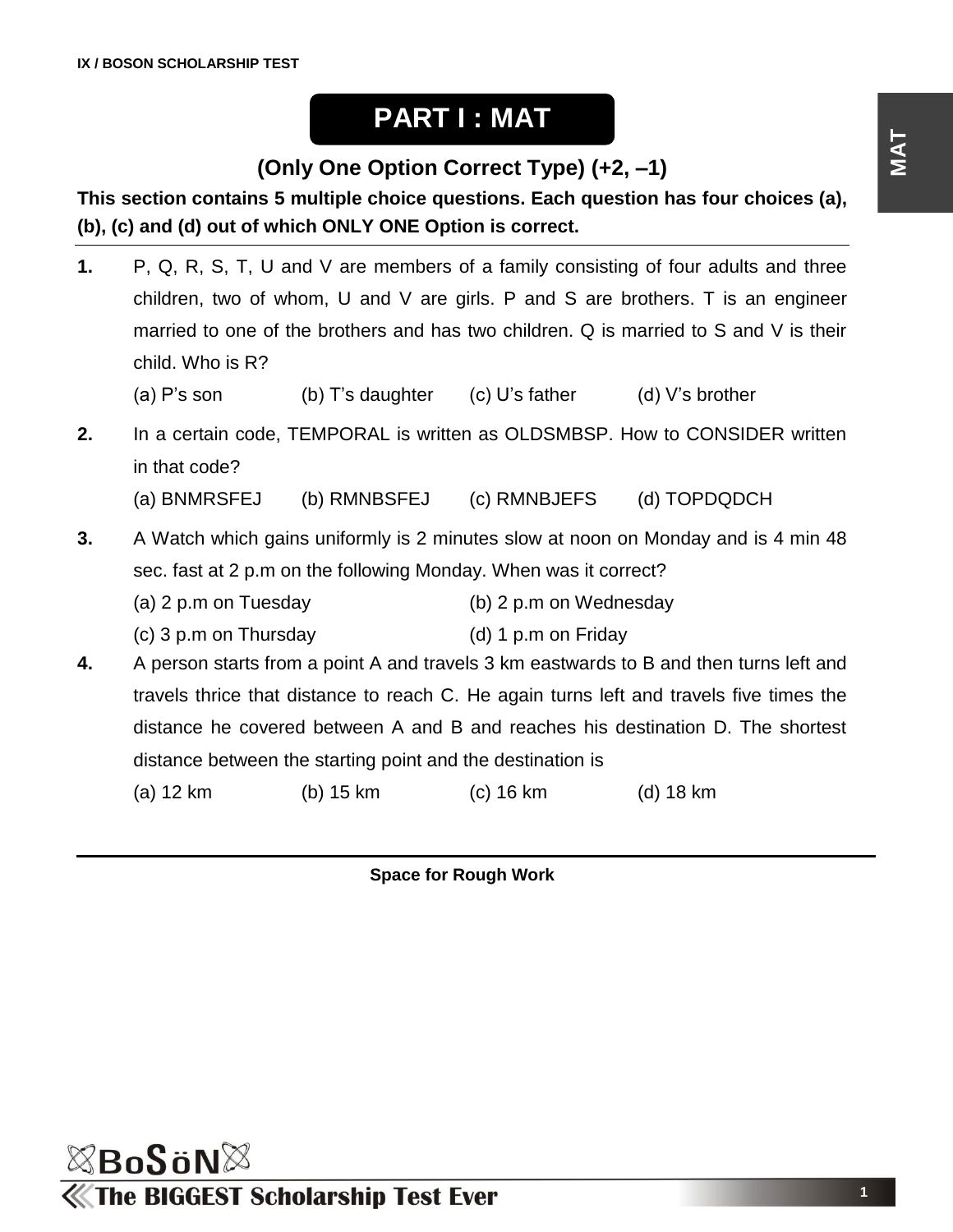**5.** From the following figures of dice, find which number will come in the place of '? '.



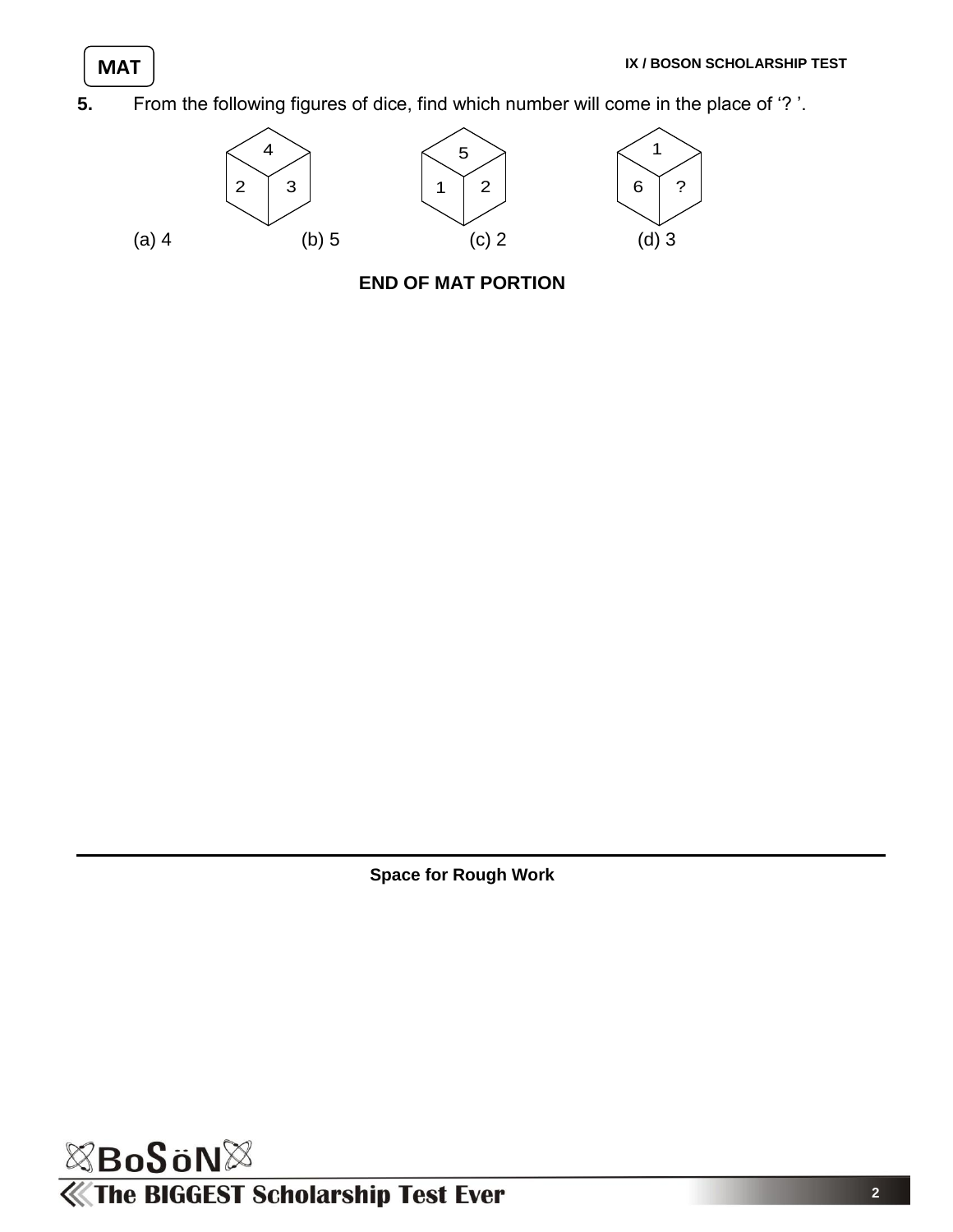# **PART II : MATHEMATICS**

## **(Only One Option Correct Type) (+4, –1)**

**This section contains 5 multiple choice questions. Each question has five choices (a), (b), (c), (d) and (e) out of which ONLY ONE Option is correct.**

| 6.  | How many of the numbers between 100 and 300 begin or end with 2?                                                     |                                                                    |                   |                      |  |  |
|-----|----------------------------------------------------------------------------------------------------------------------|--------------------------------------------------------------------|-------------------|----------------------|--|--|
|     | (a) 60                                                                                                               | $(b)$ 90                                                           | (c) 91            | $(d)$ 110            |  |  |
| 7.  | If $x + \frac{2}{4} = 100$ , then the value of x is :-<br>$3+\frac{7}{5+\frac{7}{5}}$                                |                                                                    |                   |                      |  |  |
|     |                                                                                                                      | (a) $99\frac{61}{135}$ (b) $13\frac{11}{135}$ (c) $11\frac{1}{74}$ |                   | (d) $13\frac{1}{74}$ |  |  |
| 8.  | Number of digits in the square root of 62478078 is:                                                                  |                                                                    |                   |                      |  |  |
|     | $(a)$ 4                                                                                                              | $(b)$ 5                                                            | (c) 6             | $(d)$ 3              |  |  |
| 9.  | If $\frac{x}{x} = \frac{1}{x} - \frac{1}{x}$ , then the value of $x - x^2$ is<br>$a \quad a \quad x$                 |                                                                    |                   |                      |  |  |
|     | $(a) -a$                                                                                                             | (b) $\frac{1}{a}$ (c) $\frac{1}{a}$                                |                   | (d) a                |  |  |
| 10. | If $2^{x} = 4^{y} = 8^{z}$ and $\left(\frac{1}{2x} + \frac{1}{4y} + \frac{1}{6z}\right) = \frac{1}{12}$ then $x = ?$ |                                                                    |                   |                      |  |  |
|     | (a) 6                                                                                                                | $(b)$ 18                                                           | (c) $\frac{1}{6}$ | (d) $\frac{1}{15}$   |  |  |
|     |                                                                                                                      |                                                                    |                   |                      |  |  |

### **END OF MATHEMATICS PORTION**

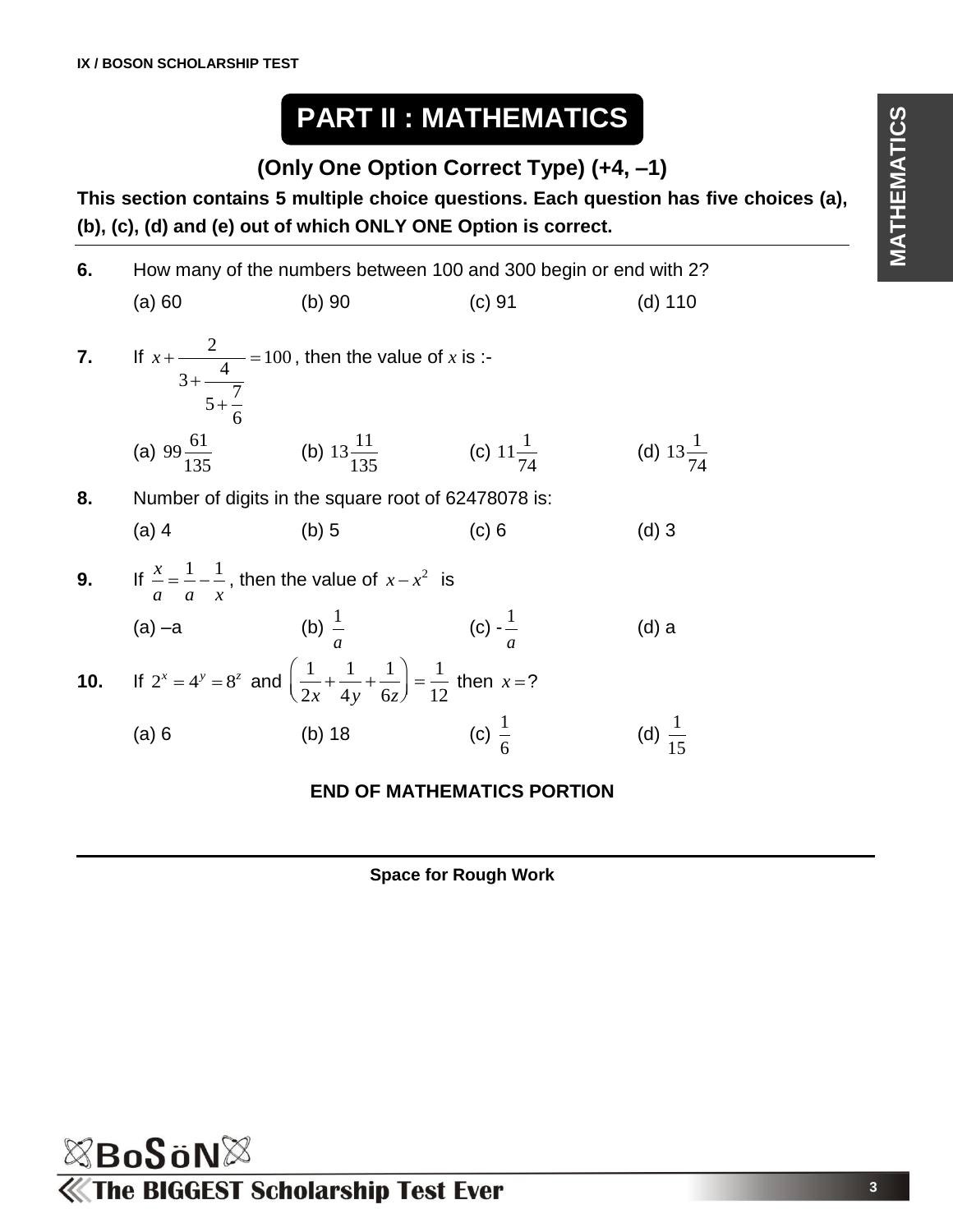*F T*

*T'*

2 *kg*

4 *kg*

# **PART III : PHYSICS**

**This section contains 5 multiple choice questions. Each question has four choices (a), (b), (c) and (d) out of which ONLY ONE Option is correct.**

**11.** Two cars A and B are travelling in the same direction with velocities  $v_1$  and  $v_2$  ( $v_1 > v_2$ ). When the car *B* is at a distance *d* ahead of the car *A*, the driver of the car *A* applied the brake producing a uniform retardation *a* There will be no collision when

(a) 
$$
d < \frac{(v_1 - v_2)^2}{2a}
$$
 (b)  $d < \frac{v_1^2 - v_2^2}{2a}$  (c)  $d > \frac{(v_1 - v_2)^2}{2a}$  (d)  $d > \frac{v_1^2 - v_2^2}{2a}$ 

**12.** A 210 meter long train is moving due North at a speed of 25*m/s*. A small bird is flying due South a little above the train with speed 5*m/s*. The time taken by the bird to cross the train is

(a) 6*s* (b) 7*s* (c) 9*s* (d) 10*s*

**13.** Two blocks are connected by a string as shown in the diagram. The upper block is hung by another string. A force *F* applied on the upper string produces an acceleration of  $2m/s^2$  in the upward direction in both the blocks. If  $T$  and  $T'$  be the tensions in the two parts of the string, then



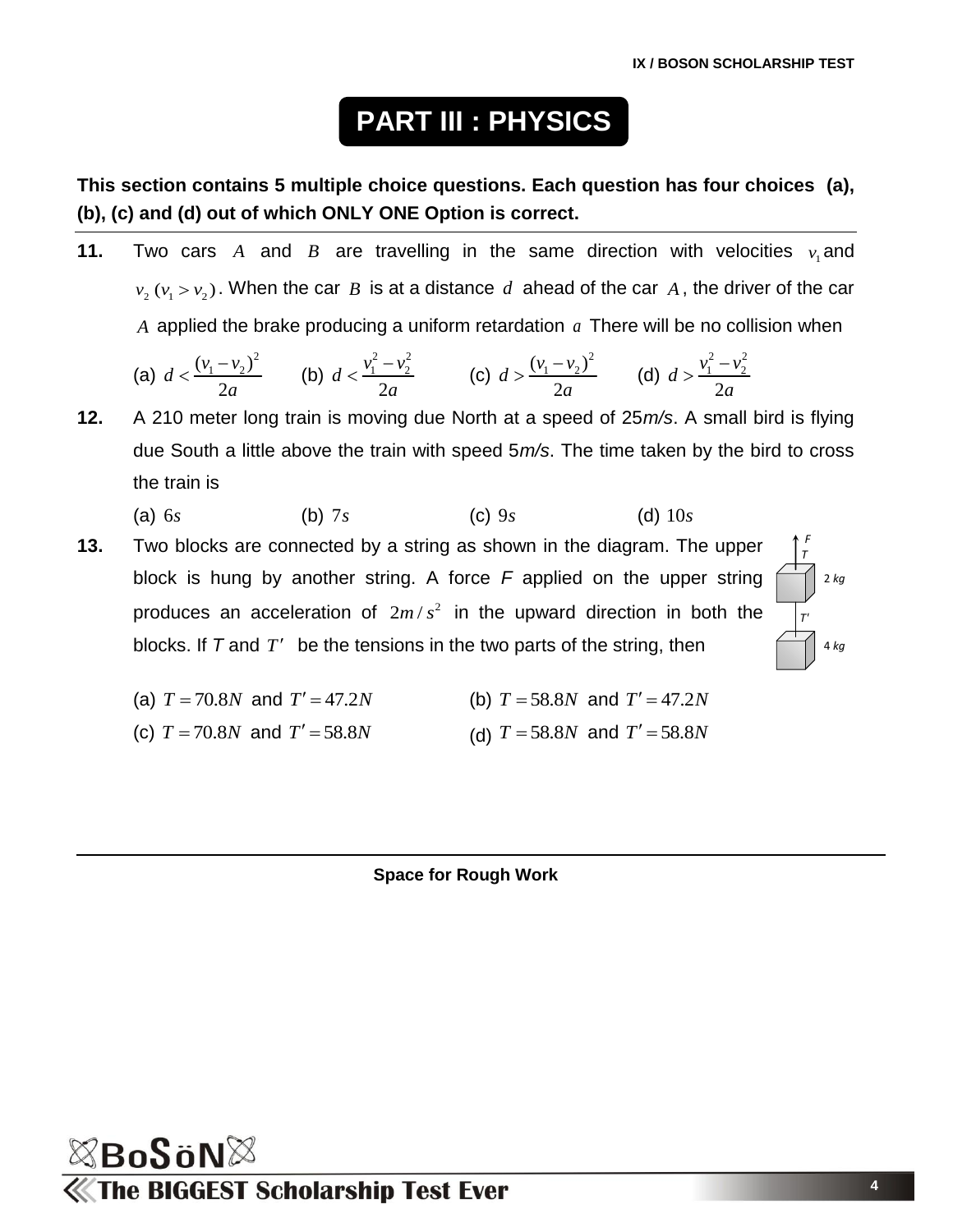**14.** A ball is released from the top of a tower. The ratio of work done by force of gravity in first, second and third second of the motion of the ball is

(a)  $1 : 2 : 3$  (b)  $1 : 4 : 9$  (c)  $1 : 3 : 5$  (d)  $1 : 5 : 3$ 

- **15.** If the *K.E.* of a body is increased by 300%, its momentum will increase by
	- (a)  $100\%$  (b)  $150\%$ (c)  $\sqrt{300}$ % (d) 175%

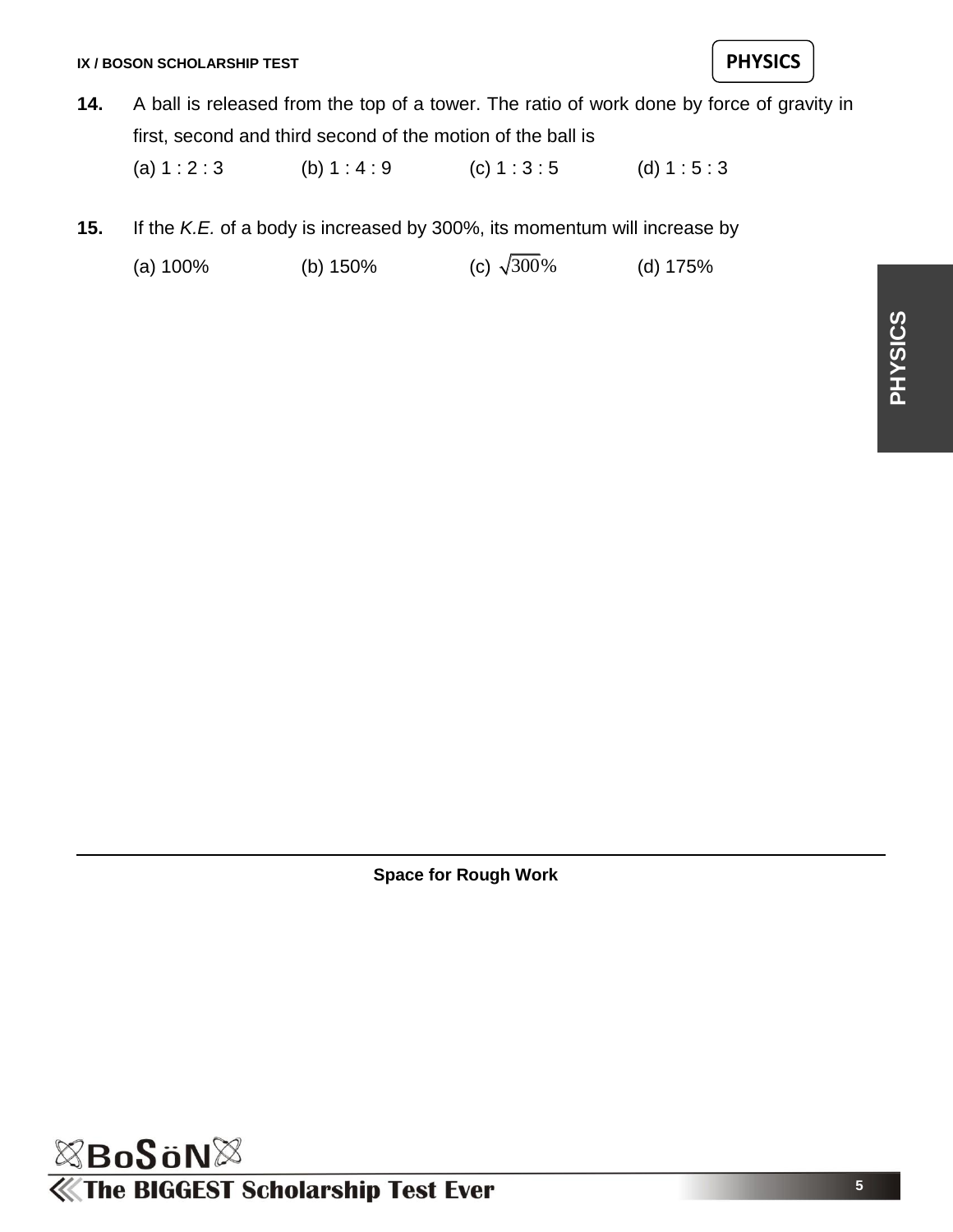# **PART IV : CHEMISTRY**

## **(Only One Option Correct Type) (+2, –1)**

### **This section contains 5 multiple choice questions. Each question has four choices (a), (b), (c) and (d) out of which ONLY ONE option is correct.**

| 16. | Which of the following is pure substance?                                                        |                                                                                                                                |                              |                                                                                     |  |  |  |
|-----|--------------------------------------------------------------------------------------------------|--------------------------------------------------------------------------------------------------------------------------------|------------------------------|-------------------------------------------------------------------------------------|--|--|--|
|     | (a) Air                                                                                          | $(b)$ Gold                                                                                                                     | $(c)$ Soil                   | (d) Salt solution                                                                   |  |  |  |
| 17. | The chloride of a metal has the formula MCI <sub>3</sub> . The formula of its phosphate will be: |                                                                                                                                |                              |                                                                                     |  |  |  |
|     | (a) $M_2$ PO $_4$                                                                                | (b) MPO <sub>4</sub> (c) M <sub>3</sub> PO <sub>4</sub> (d) M (PO <sub>4</sub> ) <sub>2</sub>                                  |                              |                                                                                     |  |  |  |
| 18. |                                                                                                  | Two chemical substances $X$ and $Y$ combine together to form a product $P$ which                                               |                              |                                                                                     |  |  |  |
|     |                                                                                                  |                                                                                                                                |                              |                                                                                     |  |  |  |
|     | $X + Y \longrightarrow P$                                                                        |                                                                                                                                |                              |                                                                                     |  |  |  |
|     |                                                                                                  |                                                                                                                                |                              | X and Y cannot be broken down into simpler substances by simple chemical reactions. |  |  |  |
|     |                                                                                                  | Which of the following statements concerning $X$ , Y and P are correct?                                                        |                              |                                                                                     |  |  |  |
|     | (i) $P$ is a compound<br>(iii) $X$ and Y are elements                                            |                                                                                                                                | (ii) $X$ and Y are compounds |                                                                                     |  |  |  |
|     |                                                                                                  |                                                                                                                                | (iv) P has fixed composition |                                                                                     |  |  |  |
|     |                                                                                                  | (a) (i), (ii) and (iii) (b) (i), (ii) and (iv) (c) (ii), (iii) and (iv) (d) (i), (iii), and (iv)                               |                              |                                                                                     |  |  |  |
| 19. | Sulphur is soluble in:-                                                                          |                                                                                                                                |                              |                                                                                     |  |  |  |
|     | (a) Water                                                                                        |                                                                                                                                | (b) Alcohol                  |                                                                                     |  |  |  |
|     | (c) Carbon disulphide                                                                            |                                                                                                                                | (d) None of these            |                                                                                     |  |  |  |
| 20. |                                                                                                  | Calculate the number of gram atoms and atoms present in 80 g of sulphur.                                                       |                              |                                                                                     |  |  |  |
|     |                                                                                                  | (a) 2.5, $15.05 \times 10^{23}$ (b) 3.5, $16.05 \times 10^{23}$ (c) 0.5, $13.3 \times 10^{22}$ (d) 2.3, $15.05 \times 10^{23}$ |                              |                                                                                     |  |  |  |
|     |                                                                                                  |                                                                                                                                |                              |                                                                                     |  |  |  |

### **END OF CHEMISTRY PORTION**